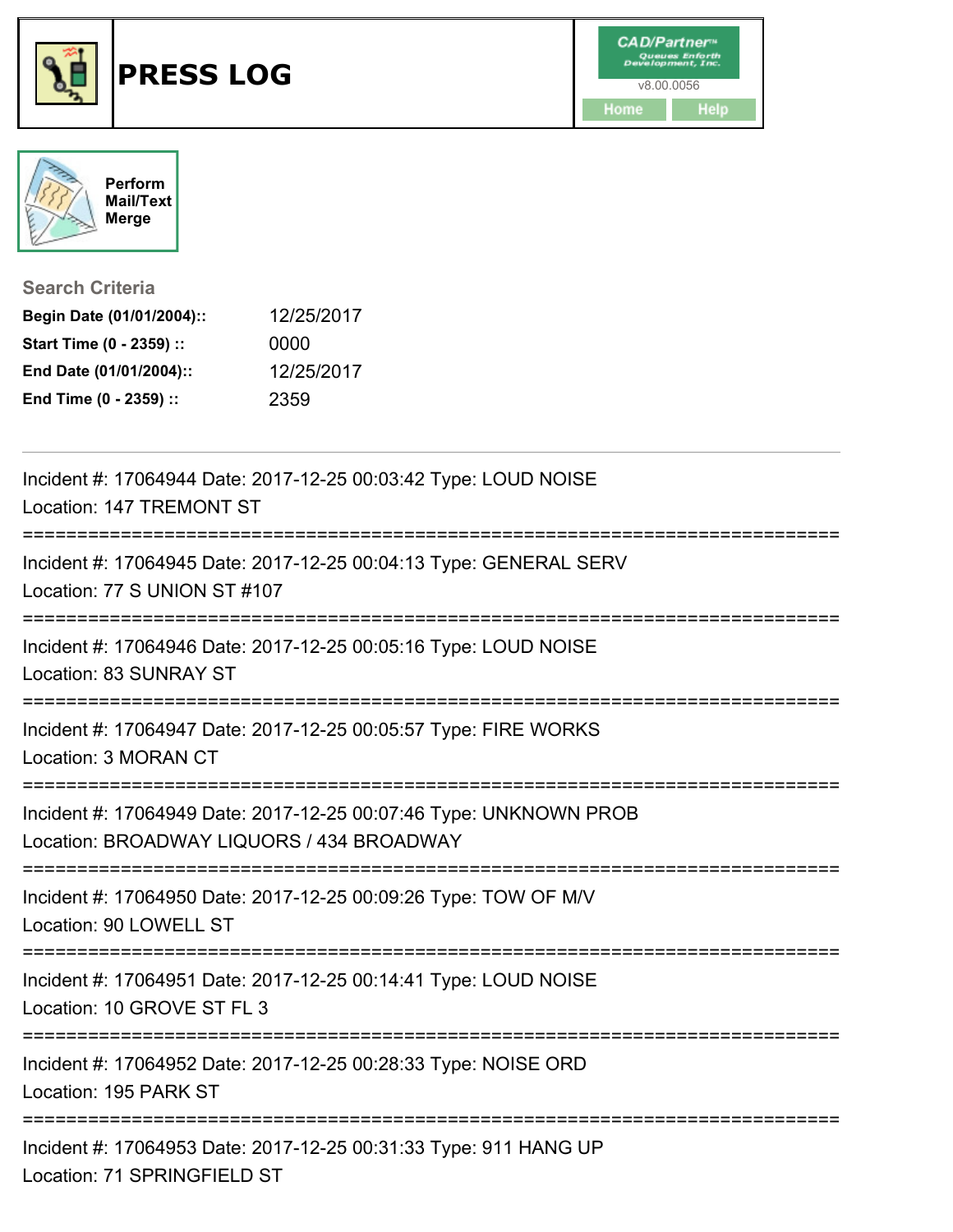| Incident #: 17064954 Date: 2017-12-25 00:31:56 Type: ALARMS<br>Location: 460 S UNION ST                                   |
|---------------------------------------------------------------------------------------------------------------------------|
| Incident #: 17064955 Date: 2017-12-25 00:35:06 Type: ALARMS<br>Location: 117 NEWBURY ST                                   |
| Incident #: 17064956 Date: 2017-12-25 00:35:31 Type: M/V STOP<br>Location: COMMON ST & HAMPSHIRE ST                       |
| Incident #: 17064958 Date: 2017-12-25 00:35:58 Type: MISSING PERS<br>Location: WALK IN WALK IN / S BROADWAY & SHATTUCK ST |
| Incident #: 17064957 Date: 2017-12-25 00:36:27 Type: MV/BLOCKING<br>Location: 196 BAILEY ST                               |
| Incident #: 17064959 Date: 2017-12-25 00:39:47 Type: MEDIC SUPPORT<br>Location: 3 PACKARD ST                              |
| Incident #: 17064960 Date: 2017-12-25 00:50:34 Type: AUTO ACC/PI<br>Location: PARK ST & SAUNDERS ST                       |
| Incident #: 17064961 Date: 2017-12-25 00:51:58 Type: LOUD NOISE<br>Location: 201 BOXFORD ST FL 2                          |
| Incident #: 17064962 Date: 2017-12-25 00:57:53 Type: DISTURBANCE<br>Location: 323 HOWARD ST #5                            |
| Incident #: 17064963 Date: 2017-12-25 01:20:01 Type: SHOTS FIRED<br>Location: ARREST U-HAUL RENTAL / 375 BROADWAY         |
| Incident #: 17064964 Date: 2017-12-25 01:22:27 Type: NOISE ORD<br>Location: 195 PARK FL 2                                 |
| Incident #: 17064965 Date: 2017-12-25 01:23:47 Type: AUTO ACC/UNK PI<br><b>Location: BARKER ST</b>                        |
| Incident #: 17064966 Date: 2017-12-25 01:32:24 Type: AUTO ACC/UNK PI<br>Location: 98 PERRY AV                             |
| Incident #: 17064967 Date: 2017-12-25 01:36:10 Type: HIT & RUN M/V<br>Location: 260 PROSPECT ST                           |

===========================================================================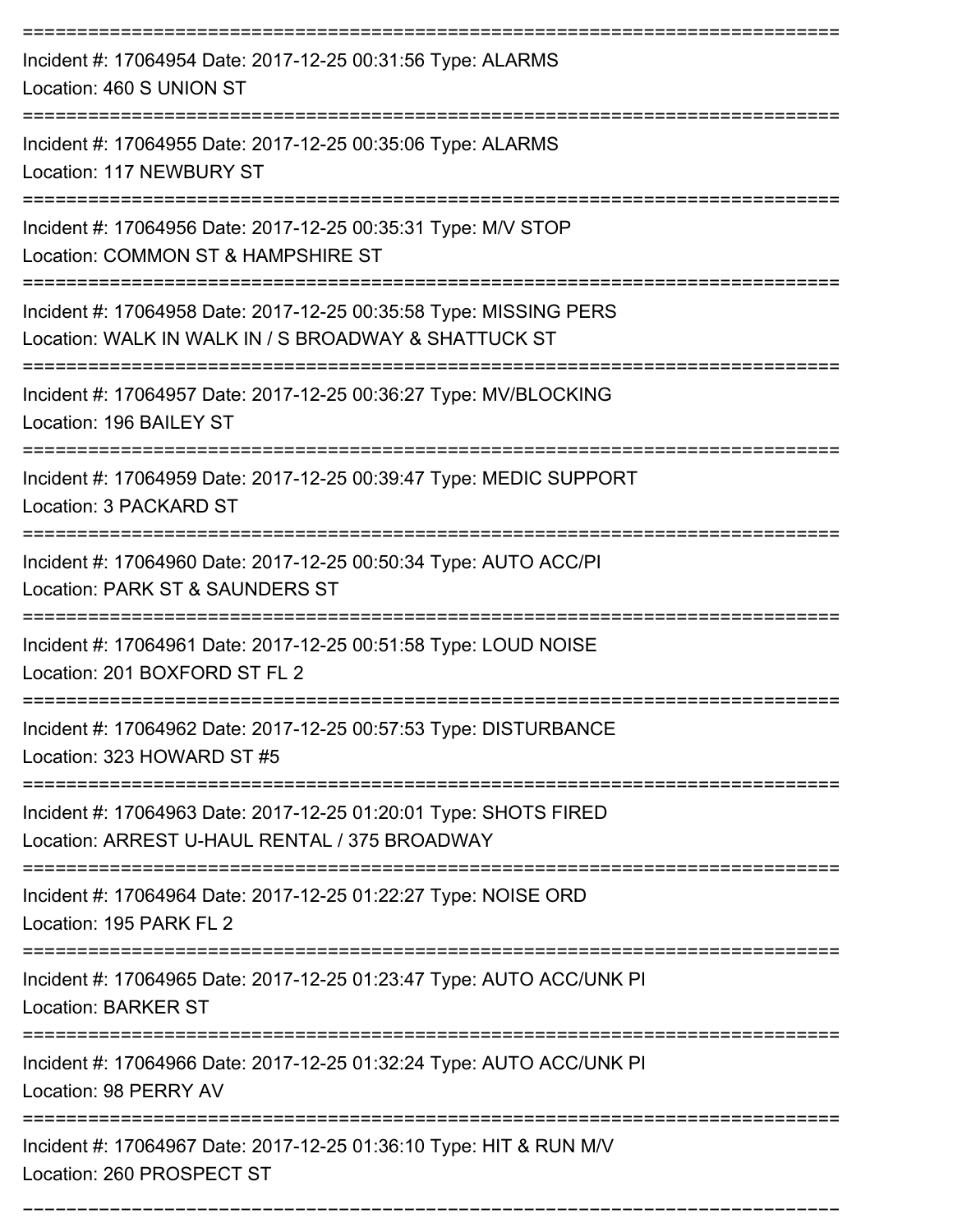| Incident #: 17064968 Date: 2017-12-25 01:44:41 Type: A&B D/W PAST<br>Location: HOLY FAMILY / null                                            |
|----------------------------------------------------------------------------------------------------------------------------------------------|
| Incident #: 17064969 Date: 2017-12-25 01:52:49 Type: DOMESTIC/PROG<br>Location: ARREST SEVEN ELEVEN / 99 HAMPSHIRE ST<br>------------------- |
| Incident #: 17064970 Date: 2017-12-25 01:59:43 Type: NOISE ORD<br>Location: 22 SALEM ST FL 1                                                 |
| Incident #: 17064971 Date: 2017-12-25 02:04:37 Type: NOISE ORD<br><b>Location: 1 CARRUTHERS PL</b>                                           |
| Incident #: 17064972 Date: 2017-12-25 02:05:42 Type: DOMESTIC/PROG<br>Location: 323 HOWARD ST #5                                             |
| Incident #: 17064973 Date: 2017-12-25 02:10:07 Type: DOMESTIC/PROG<br>Location: 6 WEDGEWOOD RD<br>-----------------------------------        |
| Incident #: 17064974 Date: 2017-12-25 02:14:24 Type: TRESPASSING<br>Location: ARREST / 48 LAKE ST                                            |
| Incident #: 17064975 Date: 2017-12-25 02:19:54 Type: HIT & RUN M/V<br>Location: BEACON ST & MT VERNON ST                                     |
| Incident #: 17064976 Date: 2017-12-25 02:33:12 Type: NOISE ORD<br>Location: 42 FERN ST FL 2                                                  |
| Incident #: 17064977 Date: 2017-12-25 02:49:03 Type: NOISE ORD<br>Location: 660 HAVERHILL ST                                                 |
| Incident #: 17064978 Date: 2017-12-25 02:55:54 Type: SHOTS FIRED<br>Location: FRANKLIN ST & LOWELL ST                                        |
| Incident #: 17064979 Date: 2017-12-25 02:58:55 Type: FIRE WORKS<br>Location: 550 BROADWAY                                                    |
| Incident #: 17064980 Date: 2017-12-25 03:00:15 Type: NOISE ORD<br>Location: 40 CHESTNUT ST FL 1                                              |
| Incident #: 17064981 Date: 2017-12-25 03:07:39 Type: M/V STOP<br>Location: 389 BROADWAY                                                      |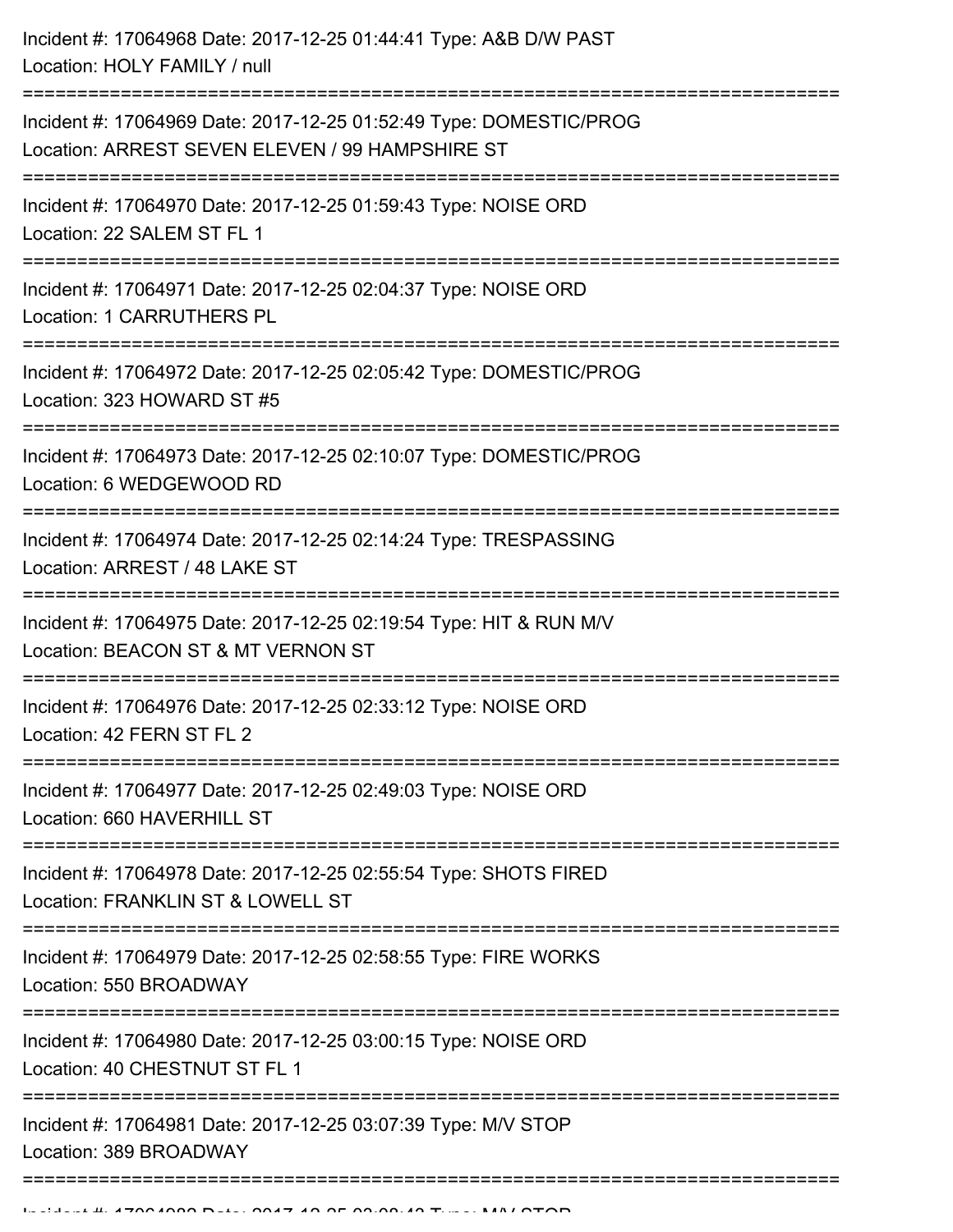| Location: FOREST ST & HAVERHILL ST                                                                                  |
|---------------------------------------------------------------------------------------------------------------------|
| Incident #: 17064983 Date: 2017-12-25 03:11:06 Type: AUTO ACC/UNK PI<br>Location: DUNKIN DONUTS / 104 MARSTON ST    |
| Incident #: 17064984 Date: 2017-12-25 03:15:22 Type: LOUD NOISE<br>Location: 36 E DALTON ST                         |
| Incident #: 17064985 Date: 2017-12-25 03:16:43 Type: LOUD NOISE<br>Location: 274 LAWRENCE ST FL 2                   |
| Incident #: 17064986 Date: 2017-12-25 03:26:48 Type: M/V STOP<br>Location: BRADFORD ST & FRANKLIN ST                |
| Incident #: 17064987 Date: 2017-12-25 03:32:59 Type: NOISE ORD<br>Location: 105-107 WOODLAND ST FL 1                |
| Incident #: 17064988 Date: 2017-12-25 03:33:38 Type: CK WELL BEING<br>Location: 175 ABBOTT ST #2                    |
| Incident #: 17064989 Date: 2017-12-25 03:53:57 Type: INVEST CONT<br>Location: 389 BROADWAY                          |
| Incident #: 17064990 Date: 2017-12-25 03:59:55 Type: ALARM/BURG<br>Location: SPANISH BAPTIST CHURCH / 492 LOWELL ST |
| Incident #: 17064991 Date: 2017-12-25 04:01:14 Type: AUTO ACC/PI<br>Location: 52 MANCHESTER ST                      |
| Incident #: 17064992 Date: 2017-12-25 04:12:53 Type: NOISE ORD<br>Location: 107 WOODLAND ST                         |
| Incident #: 17064993 Date: 2017-12-25 04:17:01 Type: NOISE ORD<br>Location: 274 E HAVERHILL ST #11                  |
| Incident #: 17064994 Date: 2017-12-25 04:30:07 Type: HIT & RUN PRO<br>Location: 76 MARKET ST                        |
| Incident #: 17064995 Date: 2017-12-25 04:33:34 Type: MAN DOWN<br>Location: 615 BROADWAY                             |
| Incident #: 17064996 Date: 2017-12-25 04:35:30 Type: DOMESTIC/PROG                                                  |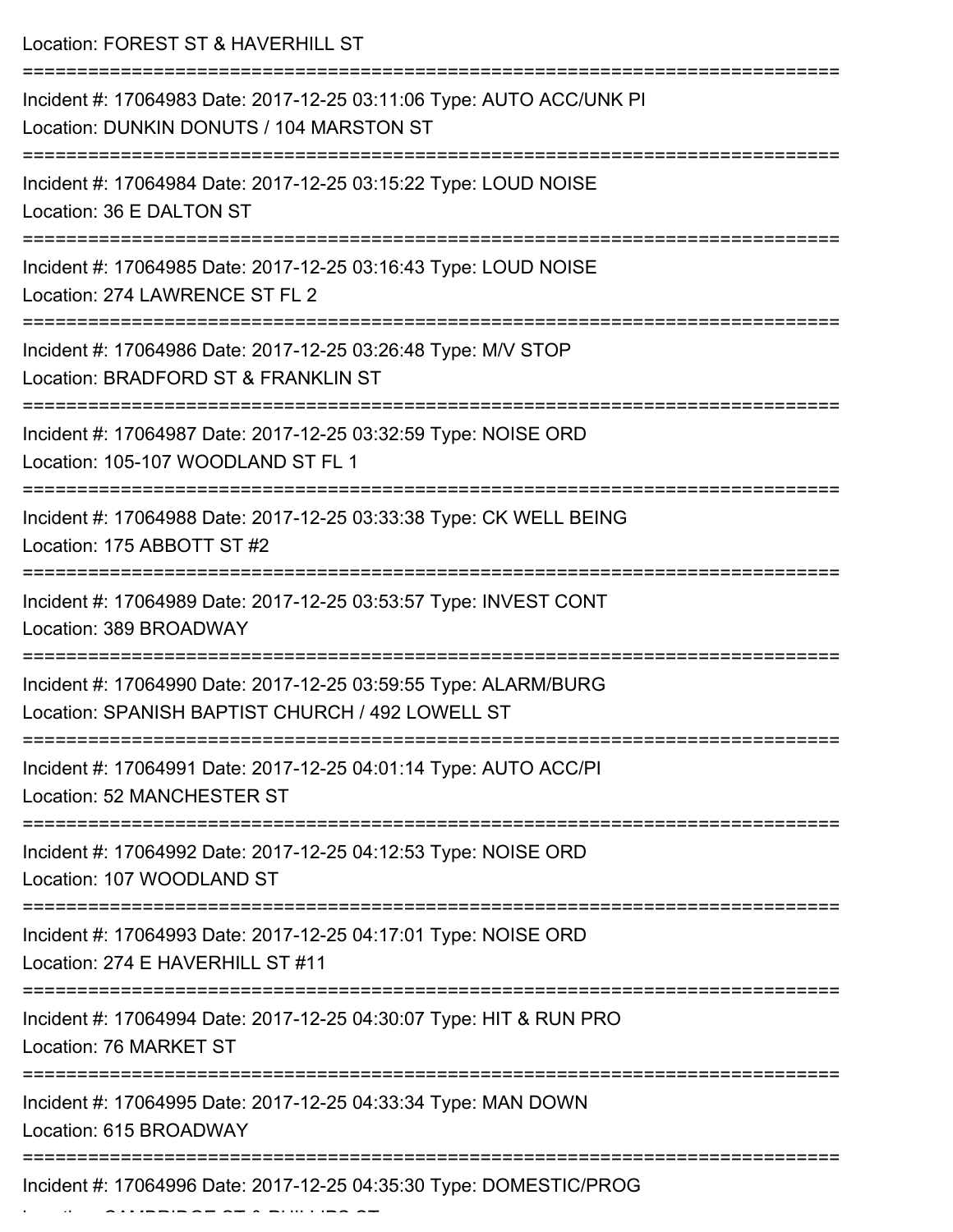| Incident #: 17064997 Date: 2017-12-25 04:39:08 Type: A&B D/W PAST<br>Location: HOLY FAMILY HOSPITAL / null       |
|------------------------------------------------------------------------------------------------------------------|
| Incident #: 17064998 Date: 2017-12-25 05:06:12 Type: NOISE ORD<br>Location: 274 E HAVERHILL ST #11               |
| Incident #: 17064999 Date: 2017-12-25 05:09:36 Type: NOISE ORD<br>Location: 42 FAIRMONT ST FL 2                  |
| Incident #: 17065000 Date: 2017-12-25 05:34:28 Type: CK WELL BEING<br>Location: 700 ESSEX ST                     |
| Incident #: 17065001 Date: 2017-12-25 05:55:33 Type: NOISE ORD<br>Location: 128 BERNARD AV FL 2                  |
| Incident #: 17065002 Date: 2017-12-25 06:06:03 Type: HIT & RUN M/V<br>Location: 47 MAY ST                        |
| Incident #: 17065003 Date: 2017-12-25 06:07:27 Type: DISTURBANCE<br>Location: 27 BROOK ST FL 1                   |
| Incident #: 17065004 Date: 2017-12-25 06:20:34 Type: CK WELL BEING<br>Location: 15 KENDALL ST                    |
| Incident #: 17065005 Date: 2017-12-25 06:27:14 Type: KEEP PEACE<br>Location: 63 LEXINGTON ST                     |
| Incident #: 17065006 Date: 2017-12-25 07:14:24 Type: MAN DOWN<br>Location: 550 BROADWAY                          |
| Incident #: 17065007 Date: 2017-12-25 08:08:06 Type: ALARM/BURG<br>Location: SANDOVAL RESIDENCE / 182 ANDOVER ST |
| Incident #: 17065008 Date: 2017-12-25 08:13:27 Type: TOW OF M/V<br>Location: 610 ANDOVER ST                      |
| Incident #: 17065009 Date: 2017-12-25 08:15:11 Type: TOW OF M/V<br>Location: 610 ANDOVER ST                      |
| Incident #: 17065010 Date: 2017-12-25 08:35:49 Type: SUS PERS/MV                                                 |

Location: 9 SUMMER ST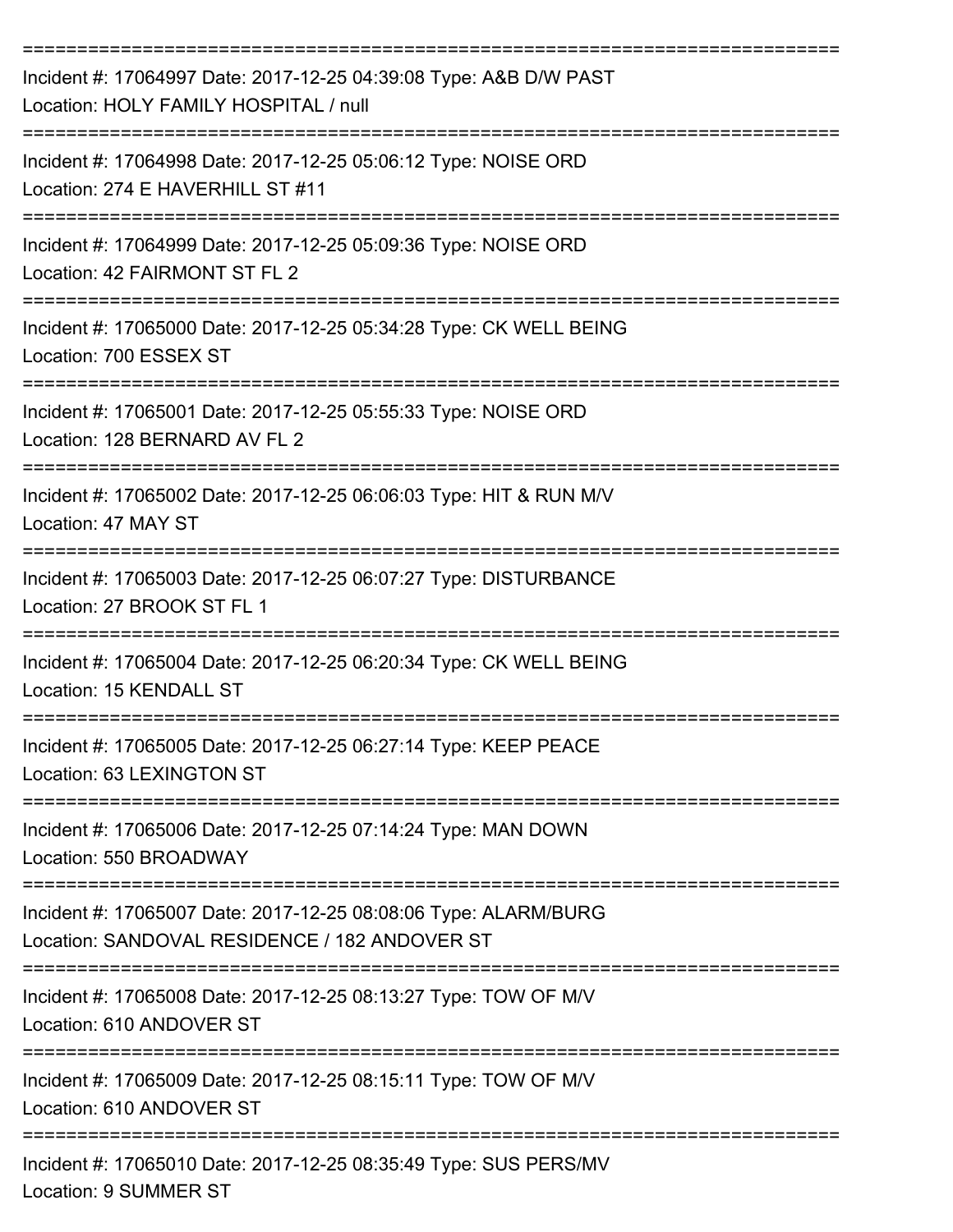| Incident #: 17065011 Date: 2017-12-25 08:47:20 Type: ASSSIT OTHER PD<br>Location: STEARNS & BERKERLY                                               |
|----------------------------------------------------------------------------------------------------------------------------------------------------|
| Incident #: 17065012 Date: 2017-12-25 09:35:28 Type: MISSING PERS<br>Location: 73 BAILEY ST FL 2                                                   |
| Incident #: 17065013 Date: 2017-12-25 09:42:08 Type: TRESPASSING<br>Location: 45 BROADWAY<br>==================================                    |
| Incident #: 17065014 Date: 2017-12-25 09:45:11 Type: MV/BLOCKING<br>Location: 14 SARGENT ST                                                        |
| Incident #: 17065015 Date: 2017-12-25 10:30:38 Type: M/V STOP<br>Location: 700 ESSEX ST                                                            |
| Incident #: 17065016 Date: 2017-12-25 10:39:51 Type: ALARM/BURG<br>Location: LAWRENCE HIGH SCHOOL / 70-71 N PARISH RD                              |
| Incident #: 17065017 Date: 2017-12-25 10:49:47 Type: M/V STOP<br>Location: DAISY ST & HOLLY ST                                                     |
| Incident #: 17065018 Date: 2017-12-25 10:54:50 Type: ALARM/BURG<br>Location: SHALOM AUTO / 8 CARVER ST                                             |
| Incident #: 17065019 Date: 2017-12-25 10:57:18 Type: HIT & RUN M/V<br>Location: 50 STEARNS AV                                                      |
| Incident #: 17065020 Date: 2017-12-25 11:02:24 Type: DISTURBANCE<br>Location: LAWRENCE GENERAL HOSPITAL / 1 GENERAL ST<br>======================== |
| Incident #: 17065021 Date: 2017-12-25 11:11:48 Type: AUTO ACC/NO PI<br>Location: FALLS BRIDGE / null                                               |
| Incident #: 17065022 Date: 2017-12-25 11:27:37 Type: ANIMAL COMPL<br>Location: 297 JACKSON ST                                                      |
| Incident #: 17065023 Date: 2017-12-25 11:30:11 Type: TOW OF M/V<br>Location: LITTLE CEASAR / 350 BROADWAY                                          |
| Incident #: 17065024 Date: 2017-12-25 11:32:54 Type: DISTURBANCE<br>Location: 210 WATER ST                                                         |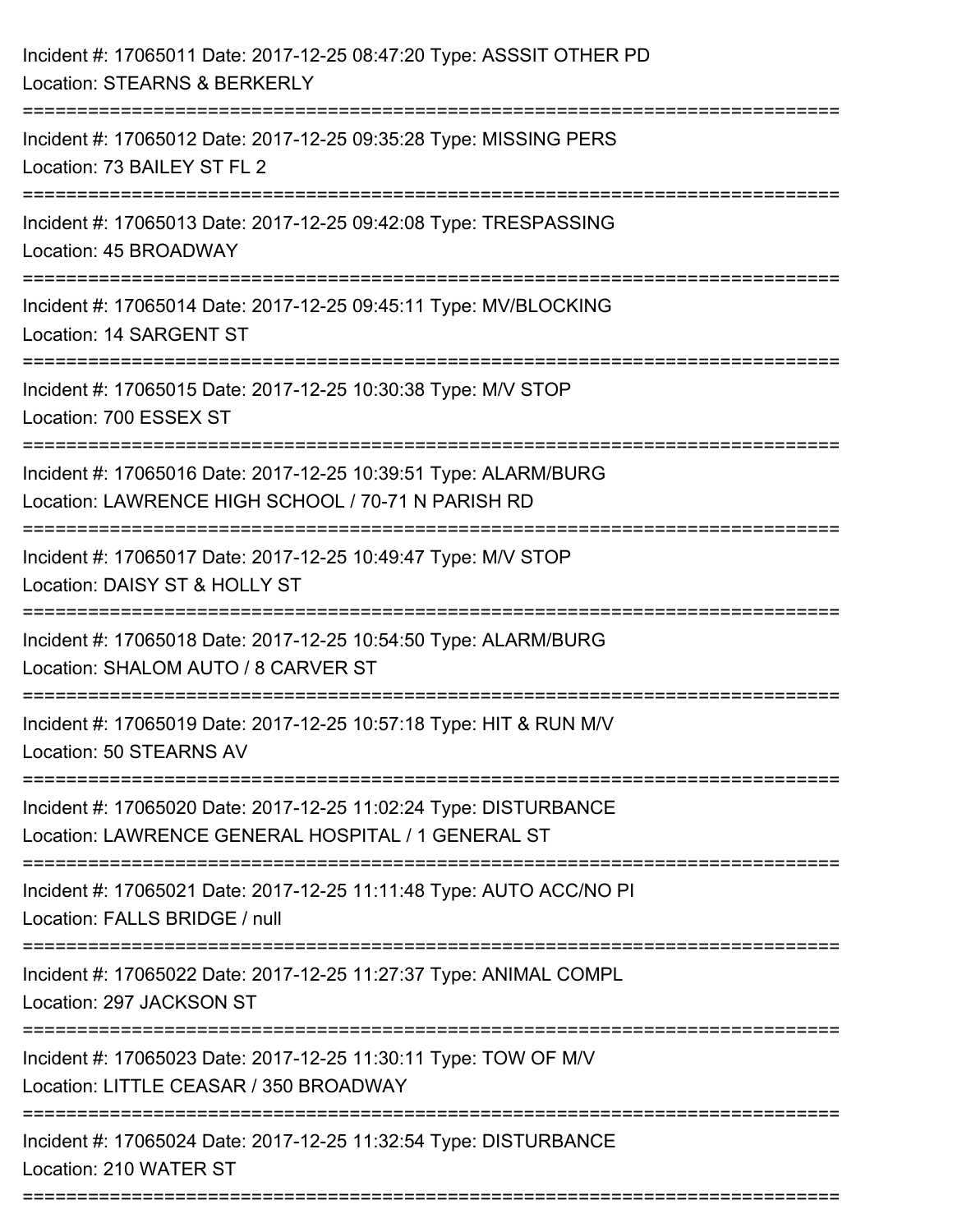| Incident #: 17065025 Date: 2017-12-25 11:38:37 Type: MV/BLOCKING<br>Location: 14 SARGENT AV                                              |
|------------------------------------------------------------------------------------------------------------------------------------------|
| Incident #: 17065026 Date: 2017-12-25 12:10:41 Type: MV/BLOCKING<br>Location: 46 HUDSON AV<br>;=============================             |
| Incident #: 17065027 Date: 2017-12-25 12:11:12 Type: AUTO ACC/NO PI<br>Location: 4 LASALLE AV FL 2                                       |
| Incident #: 17065028 Date: 2017-12-25 12:17:35 Type: 911 HANG UP<br>Location: REALTY LLC / 525 ESSEX ST                                  |
| Incident #: 17065029 Date: 2017-12-25 12:23:04 Type: DOMESTIC/PROG<br>Location: 63 RAILROAD ST                                           |
| Incident #: 17065030 Date: 2017-12-25 12:27:16 Type: HIT & RUN M/V<br>Location: 25 SHERIDAN ST                                           |
| Incident #: 17065031 Date: 2017-12-25 12:39:36 Type: CK WELL BEING<br>Location: RIVERFRONT PARK / EVERETT ST<br>.----------------------- |
| Incident #: 17065032 Date: 2017-12-25 12:55:17 Type: MEDIC SUPPORT<br>Location: 102 WILLOW ST                                            |
| Incident #: 17065033 Date: 2017-12-25 12:57:51 Type: ALARM/BURG<br>Location: NECC / 420 COMMON ST                                        |
| Incident #: 17065034 Date: 2017-12-25 13:07:20 Type: MV/BLOCKING<br>Location: 46 HUDSON AV                                               |
| Incident #: 17065035 Date: 2017-12-25 13:31:58 Type: DOMESTIC/PROG<br>Location: 104 HANCOCK ST FL 3                                      |
| Incident #: 17065036 Date: 2017-12-25 13:41:38 Type: GENERAL SERV<br>Location: DON KENNET / 395 BROADWAY                                 |
| Incident #: 17065037 Date: 2017-12-25 13:52:16 Type: ALARM/BURG<br>Location: BRITISH CLUB / 80 CAMBRIDGE ST                              |
| Incident #: 17065038 Date: 2017-12-25 14:01:23 Type: ALARM/BURG<br>Location: NECC / 420 COMMON ST                                        |
|                                                                                                                                          |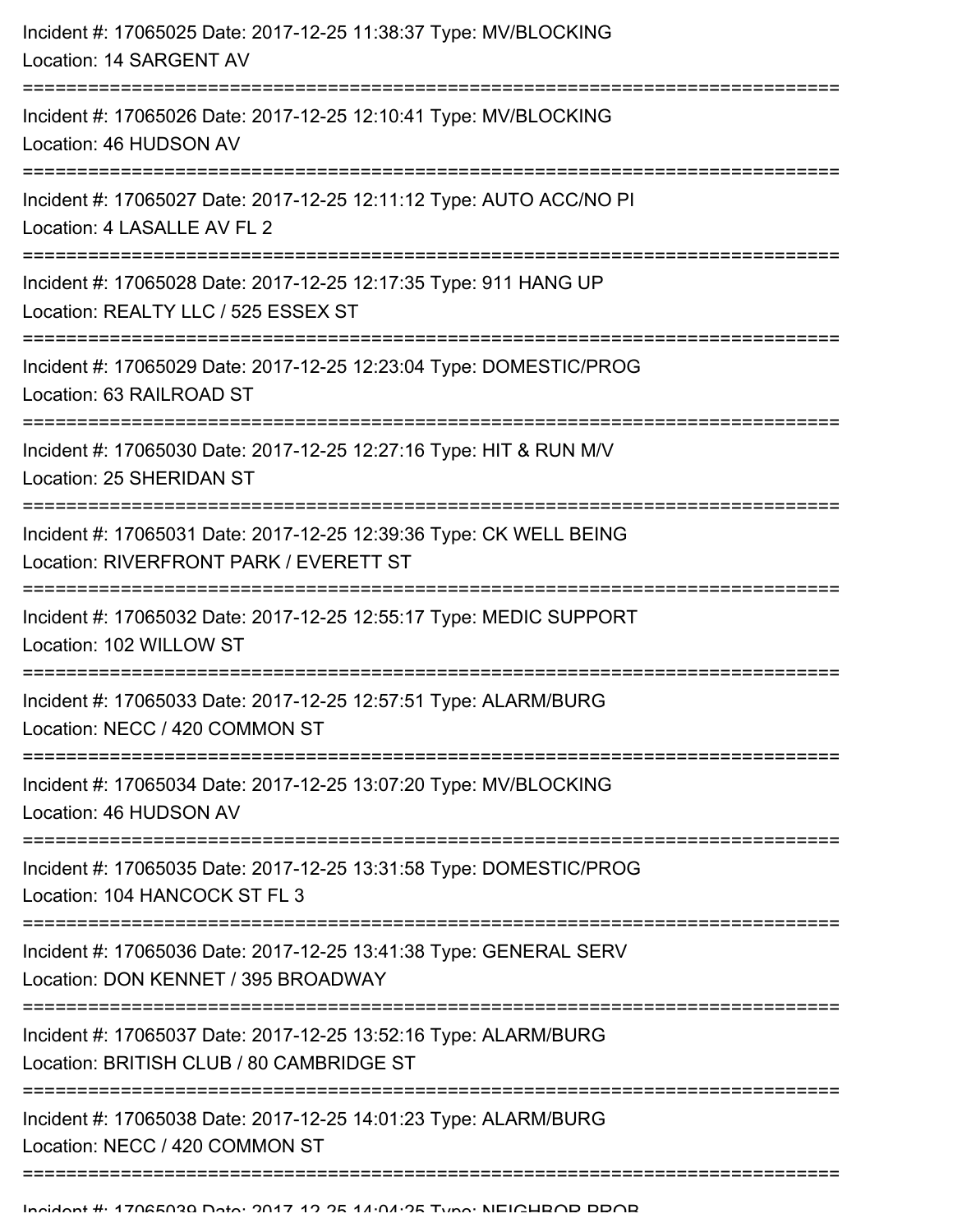Location: S UNION ST & SALEM ST

| Incident #: 17065040 Date: 2017-12-25 14:10:22 Type: MV/BLOCKING<br>Location: 168 HOWARD ST                        |
|--------------------------------------------------------------------------------------------------------------------|
| Incident #: 17065041 Date: 2017-12-25 14:20:36 Type: AUTO ACC/NO PI<br>Location: BOWDOIN ST & BROOKFIELD ST        |
| Incident #: 17065042 Date: 2017-12-25 14:23:01 Type: TOW OF M/V<br>Location: 50 ISLAND ST                          |
| Incident #: 17065043 Date: 2017-12-25 14:27:45 Type: DISORDERLY<br><b>Location: MT VERNON ST</b>                   |
| Incident #: 17065044 Date: 2017-12-25 14:31:25 Type: ALARM/BURG<br>Location: LAWRENCE HIGH SCHOOL / 70 N PARISH RD |
| Incident #: 17065045 Date: 2017-12-25 14:31:37 Type: AUTO ACC/PI<br>Location: ESSEX ST & HAMPSHIRE ST              |
| Incident #: 17065046 Date: 2017-12-25 14:39:38 Type: A&B D/W PAST<br>Location: 24 BENNINGTON ST                    |
| Incident #: 17065047 Date: 2017-12-25 14:41:10 Type: MV/BLOCKING<br>Location: 96 BOWDOIN ST                        |
| Incident #: 17065048 Date: 2017-12-25 14:42:30 Type: M/V STOP<br>Location: AMESBURY ST & ESSEX ST                  |
| Incident #: 17065049 Date: 2017-12-25 14:46:49 Type: M/V STOP<br>Location: GREENWOOD ST & LOWELL ST                |
| Incident #: 17065050 Date: 2017-12-25 14:51:20 Type: ALARM/BURG<br>Location: NECC / 420 COMMON ST                  |
| Incident #: 17065051 Date: 2017-12-25 14:52:27 Type: NOISE ORD<br>Location: 68 EASTON ST FL 3                      |
| Incident #: 17065052 Date: 2017-12-25 15:06:22 Type: VIO CITY ORD<br>Location: 45 BROMFIELD ST                     |
| Incident #: 17065053 Date: 2017-12-25 15:33:58 Type: SUS PERS/MV                                                   |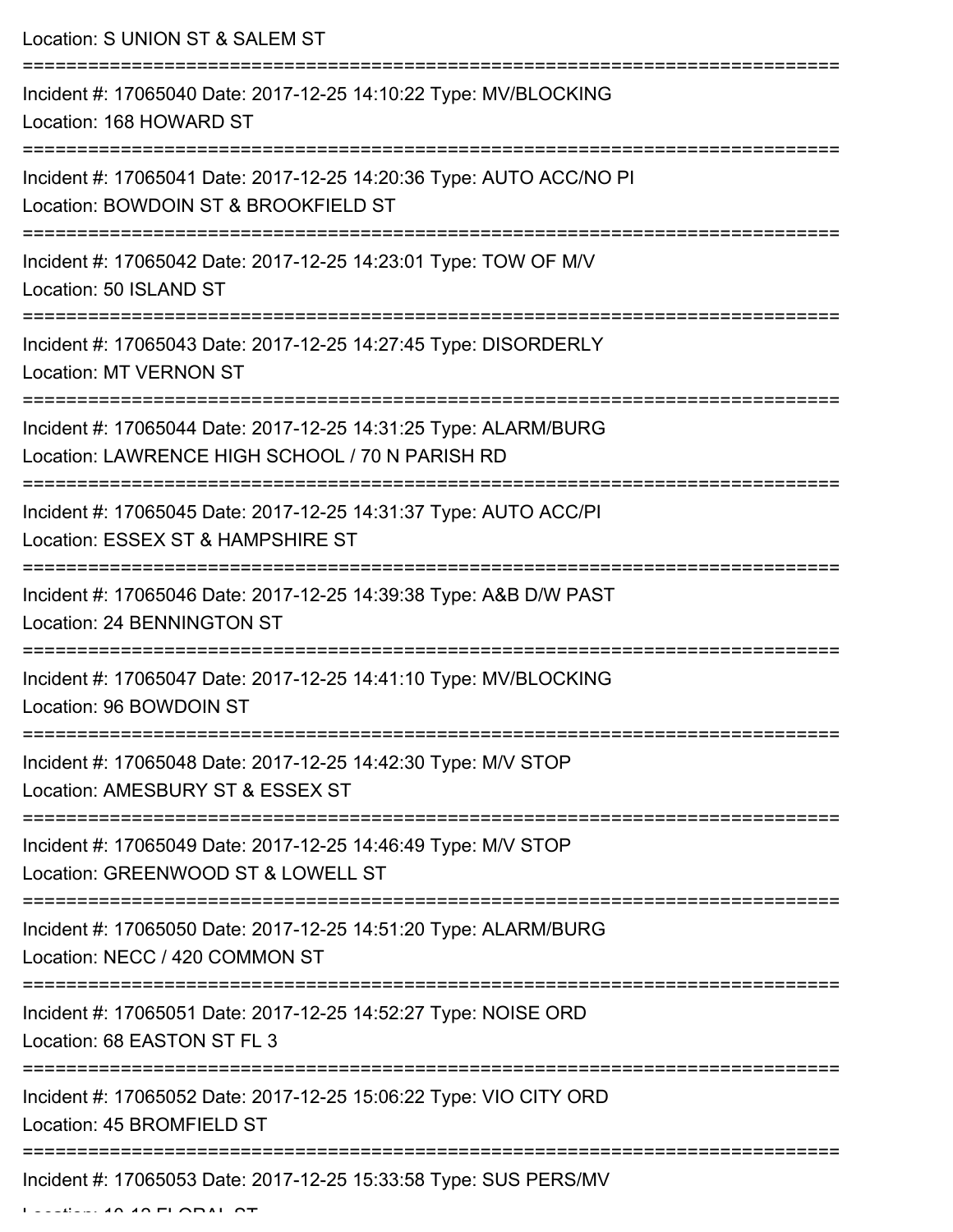| Incident #: 17065054 Date: 2017-12-25 15:36:30 Type: DOMESTIC/PROG<br>Location: 56 WILLOW ST #1 FL 1                              |
|-----------------------------------------------------------------------------------------------------------------------------------|
| Incident #: 17065055 Date: 2017-12-25 15:54:17 Type: AUTO ACC/NO PI<br>Location: 9 BERKELEY ST                                    |
| Incident #: 17065056 Date: 2017-12-25 15:54:20 Type: DRUG VIO<br>Location: 681 LOWELL ST                                          |
| Incident #: 17065057 Date: 2017-12-25 16:09:18 Type: A&B PAST<br>Location: 28 SUMMER ST #3 FL 3                                   |
| Incident #: 17065059 Date: 2017-12-25 16:33:25 Type: DRUG OVERDOSE<br>Location: WINTHROP AV                                       |
| Incident #: 17065058 Date: 2017-12-25 16:34:00 Type: MV/BLOCKING<br>Location: 17 CYPRESS ST                                       |
| Incident #: 17065060 Date: 2017-12-25 16:38:46 Type: MV/BLOCKING<br>Location: 175 BAILEY ST                                       |
| Incident #: 17065061 Date: 2017-12-25 16:43:16 Type: AUTO ACC/NO PI<br>Location: 27 CAMELLA TEOLI WY                              |
| Incident #: 17065062 Date: 2017-12-25 17:02:47 Type: MISSING PERS<br>Location: 77 S UNION ST #107                                 |
| Incident #: 17065063 Date: 2017-12-25 17:21:29 Type: MV/BLOCKING<br>Location: 24 RHINE ST                                         |
| Incident #: 17065064 Date: 2017-12-25 17:35:51 Type: UNWANTEDGUEST<br>Location: MCDONALDS / 50 BROADWAY                           |
| -------------------------<br>Incident #: 17065065 Date: 2017-12-25 17:56:18 Type: HIT & RUN M/V<br>Location: LINDEN ST & PEARL ST |
| Incident #: 17065066 Date: 2017-12-25 18:14:49 Type: GENERAL SERV<br>Location: LAWRENCE GENERAL HOSPITAL / 1 GENERAL ST           |
| ------------------------------<br>Incident #: 17065067 Date: 2017-12-25 18:34:40 Type: DRUG VIO<br>Location: 8 JACKSON CT         |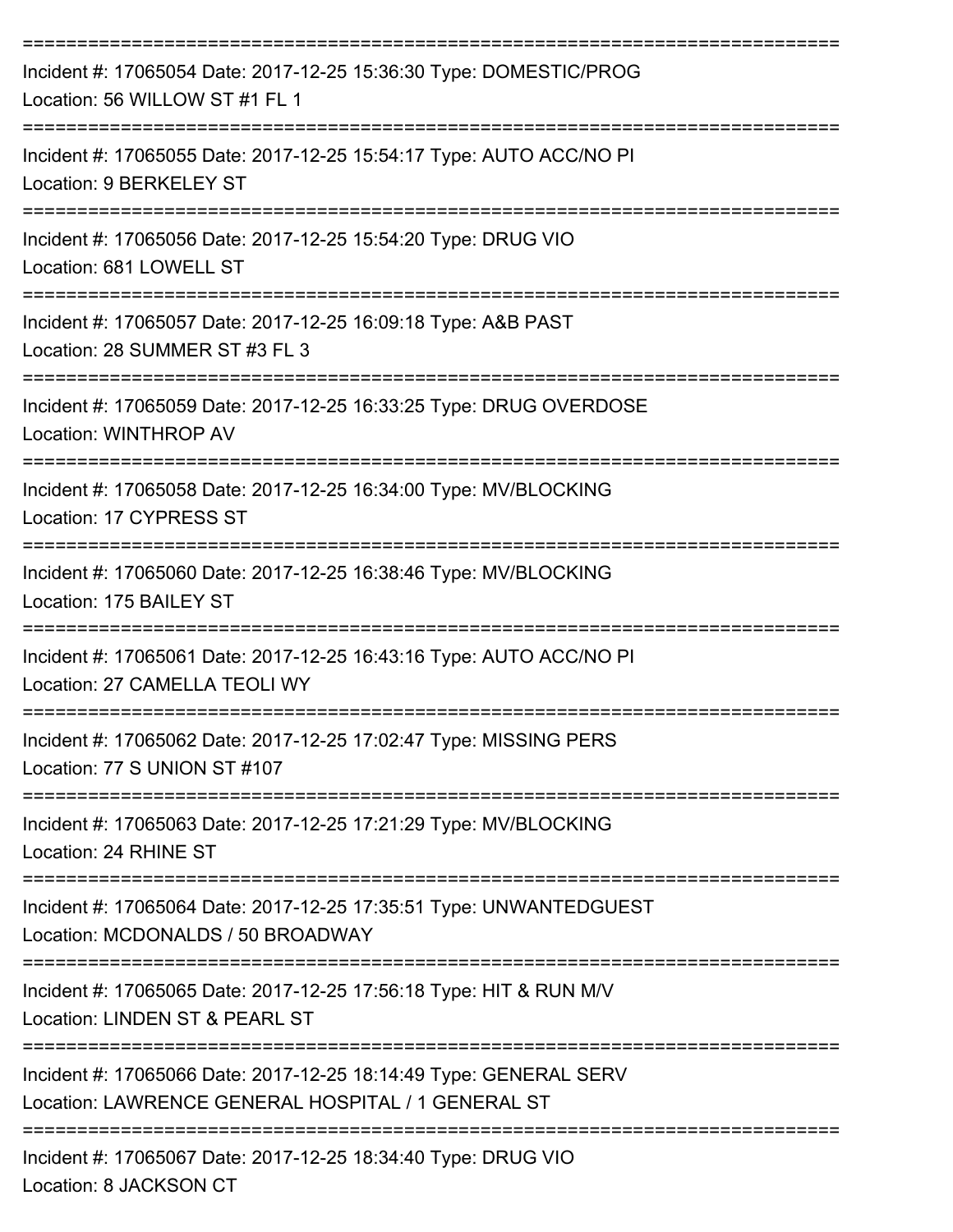| Incident #: 17065068 Date: 2017-12-25 18:38:31 Type: FIRE/MV<br>Location: 137 LAWRENCE ST              |
|--------------------------------------------------------------------------------------------------------|
| Incident #: 17065069 Date: 2017-12-25 18:40:50 Type: STOL/MV/PAS<br>Location: 52 NEWBURY ST            |
| Incident #: 17065070 Date: 2017-12-25 19:04:43 Type: MEDIC SUPPORT<br>Location: 17 BROOK ST #3         |
| Incident #: 17065071 Date: 2017-12-25 19:08:28 Type: CK WELL BEING<br>Location: 26 MARGIN ST           |
| Incident #: 17065072 Date: 2017-12-25 19:18:54 Type: MV/BLOCKING<br>Location: 194 WALNUT ST            |
| Incident #: 17065073 Date: 2017-12-25 19:37:49 Type: MEDIC SUPPORT<br>Location: 141 AMESBURY ST #105   |
| Incident #: 17065074 Date: 2017-12-25 19:43:46 Type: NOISE ORD<br>Location: 132 BAILEY ST FL 2         |
| Incident #: 17065075 Date: 2017-12-25 19:44:04 Type: NOISE ORD<br>Location: ABBOTT ST & PHILLIPS ST    |
| Incident #: 17065076 Date: 2017-12-25 19:52:17 Type: AUTO ACC/NO PI<br>Location: 73-75 WATER ST        |
| Incident #: 17065077 Date: 2017-12-25 19:54:31 Type: A&B PAST<br>Location: 49 FOREST ST #2             |
| Incident #: 17065078 Date: 2017-12-25 20:11:58 Type: M/V STOP<br>Location: ESSEX ST & MEDFORD ST       |
| Incident #: 17065079 Date: 2017-12-25 20:18:46 Type: M/V STOP<br>Location: BROADWAY & LOWELL ST        |
| Incident #: 17065080 Date: 2017-12-25 20:19:19 Type: M/V STOP<br>Location: GARDEN ST & NEWBURY ST      |
| Incident #: 17065081 Date: 2017-12-25 20:57:00 Type: ALARMS<br>Location: J BRIANS PUB / 615 S UNION ST |
|                                                                                                        |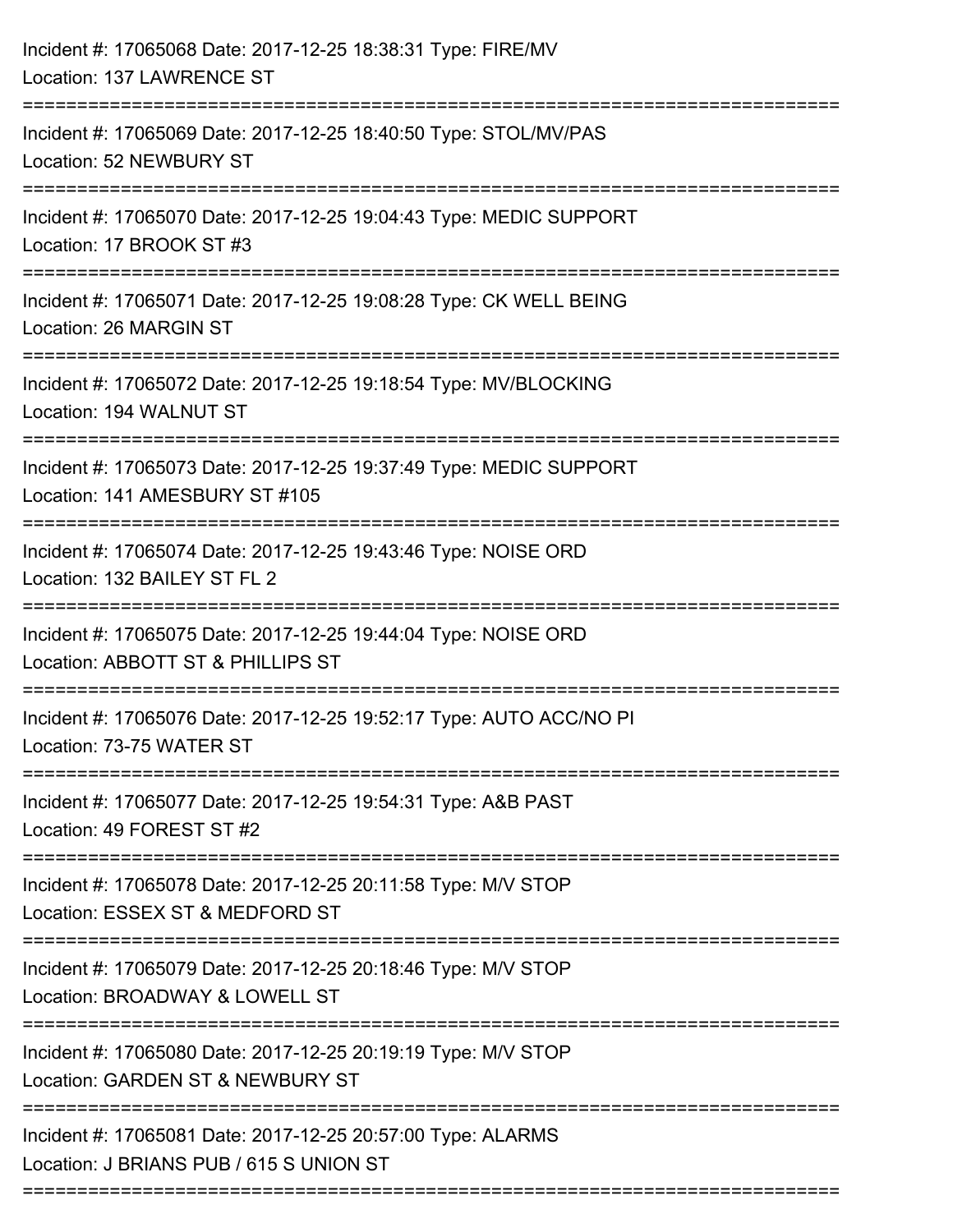Location: 159 SALEM ST

| Incident #: 17065083 Date: 2017-12-25 21:08:58 Type: M/V STOP<br>Location: BROADWAY & LOWELL ST              |
|--------------------------------------------------------------------------------------------------------------|
| Incident #: 17065084 Date: 2017-12-25 21:09:39 Type: M/V STOP<br>Location: LOWELL ST & MARGIN ST             |
| Incident #: 17065085 Date: 2017-12-25 21:10:53 Type: DISTURBANCE<br>Location: 24 FLORENCE ST<br>------------ |
| Incident #: 17065086 Date: 2017-12-25 21:12:12 Type: FIRE<br>Location: 16 PHILLIPS ST                        |
| Incident #: 17065087 Date: 2017-12-25 21:14:34 Type: DOMESTIC/PROG<br>Location: 47 MIDLAND ST #1             |
| Incident #: 17065088 Date: 2017-12-25 21:26:21 Type: SUS PERS/MV<br>Location: 43 OHIO AV                     |
| Incident #: 17065089 Date: 2017-12-25 21:30:47 Type: ALARM/BURG<br>Location: JUAN MUNOZ / 42 ROWE ST         |
| Incident #: 17065090 Date: 2017-12-25 21:36:11 Type: AUTO ACC/NO PI<br>Location: 47 MAY ST                   |
| Incident #: 17065091 Date: 2017-12-25 21:36:28 Type: M/V STOP<br>Location: ESSEX ST & HAMPSHIRE ST           |
| Incident #: 17065092 Date: 2017-12-25 21:45:20 Type: MAL DAMAGE<br>Location: 86 DOYLE ST                     |
| Incident #: 17065093 Date: 2017-12-25 21:52:57 Type: SUS PERS/MV<br>Location: 99 MARBLE AV                   |
| Incident #: 17065094 Date: 2017-12-25 21:55:10 Type: M/V STOP<br>Location: ESSEX ST & LAWRENCE ST            |
| Incident #: 17065095 Date: 2017-12-25 22:00:09 Type: MV/BLOCKING<br>Location: 32 FAIRMONT ST                 |
| $I_{\text{no}}$ ident #: 17065006 Dete: 2017 12.25 22:02:12 Tupe: LOUD NOISE                                 |

Incident #: 17065096 Date: 2017-12-25 22:02:13 Type: LOUD NOISE